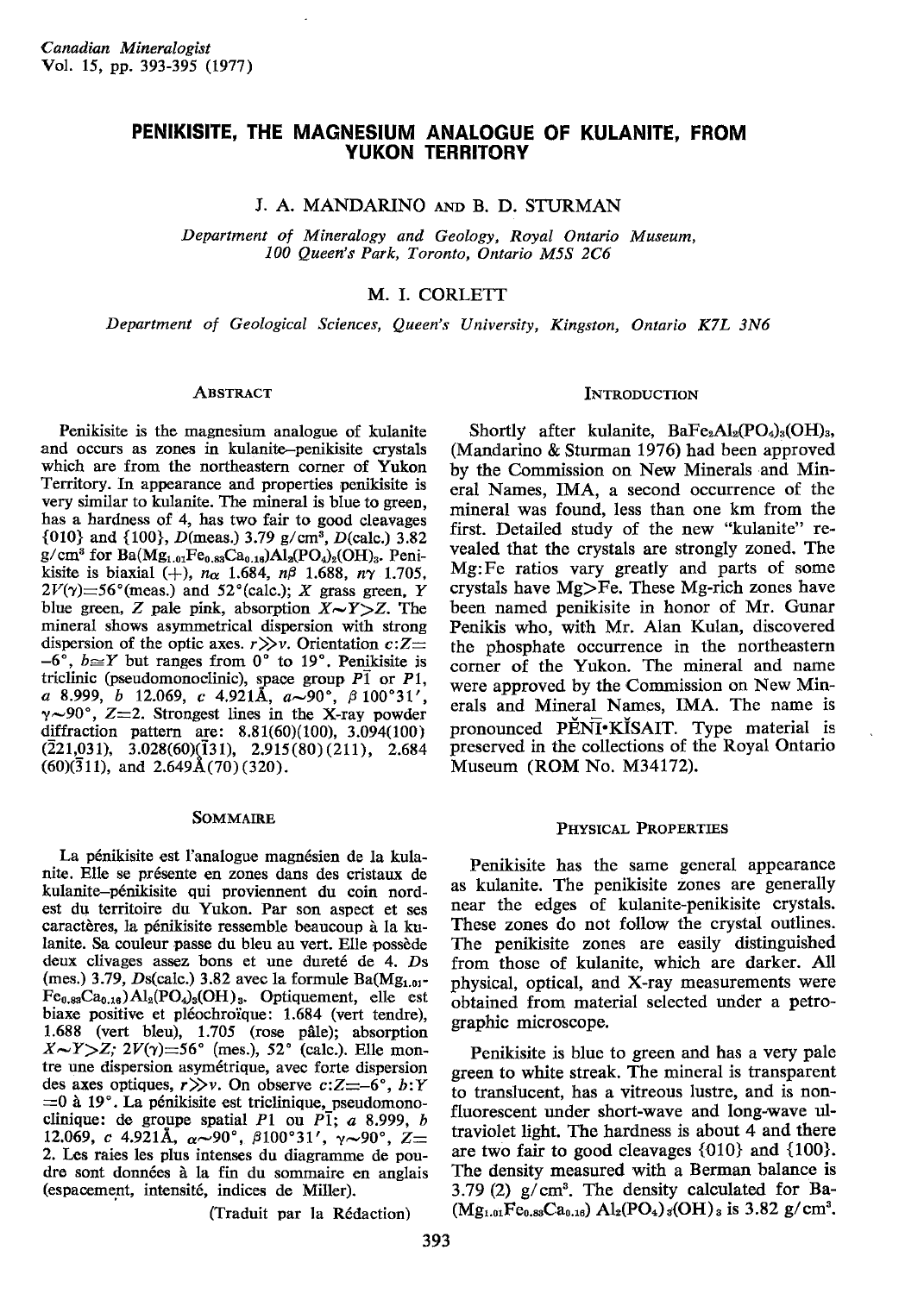### OPTICAL DATA

Penikisite is biaxial (+) with  $n\alpha$  1.684(2),  $n\beta$ 1.688(2),  $ny$  1.705(2),  $2V(y)=56^{\circ}$  (meas.) and  $52.2^{\circ}$ (calc.), all in sodium light. Penikisite is pleochroic with  $X$  grass-green,  $Y$  blue-green,  $Z$ pale pink; absorption,  $X \sim Y \geq Z$ . The mineral has very strong asymmetrical dispersion with dispersion of the optic axes  $r \gg v$ . The orientation of the indicatrix is  $b \sim Y$  and  $c:Z=-6^{\circ}$ , although  $b:Y$  ranges from  $0^{\circ}$  to  $19^{\circ}$ .

Two types of zoning have been observed. One is a simple color zoning from dark blue to very pale blue. Microprobe analyses show that the pale zones have more Mg than the dark zones. The second type of zoning is more complicated and consists of zones which have different orientations of the principal vibration direstion Y. In some zones  $Y$  is nearly parallel to  $b$ , but in others the angle  $b:Y$  is as large as 19<sup>o</sup>. The latter have very strong asymmetrical dispersion and show anomalous extinction between crossed nicols. Precession camera films show that the crystallographic axis  $b$  is continuous in all zones in a crystal. This second type of Zoning does not seem to be related to the Mg:Fe ratio.

## CRYSTALLOGRAPHY

Although penikisite is morphologically and dimensionally monoclinic, the asymmetrical dis-

|  |  | TABLE 1. X-RAY POWDER DIFFRACTION DATA FOR PENIKISITE (ROM M 34172) |
|--|--|---------------------------------------------------------------------|
|  |  |                                                                     |

| r           | $d_{\rm obs}$  | $d_{\rm calc}$                | hkl        | r                                           | $d_{\rm obs}$  |
|-------------|----------------|-------------------------------|------------|---------------------------------------------|----------------|
| 60          | 8.81           | 8.85                          | 100        | $\begin{array}{c} 5 \\ 5 \\ 15 \end{array}$ | 2.005          |
| 5           | 6.03           | 6.03                          | 020        |                                             | 1.977          |
| 40          | 5.00           | 4.99                          | 120        |                                             | 1.951          |
| 30<br>55    | 4.62           | 4.61                          | T٥1        | 1                                           | 1.905          |
|             | 4.49<br>4.303  | 4.49<br>4.310                 | 011<br>ווד | 10                                          | 1.879          |
| 55          | 4.160          | 4.154                         | 210        |                                             | 1.845          |
| 50          | 3.569          | 3.568                         | 220        |                                             | 1.833<br>1.814 |
| 20          | 3.461          | 3.458                         | 211        |                                             | 1.805          |
| 5           | 3.305          | 3.306                         | 121        |                                             | 1.796          |
| 100         |                | (3.097                        | 221        | 521125211227551                             | 1.786          |
|             | 3.094          | <sup>1</sup> 3.093            | 031        |                                             | 1.770          |
| 60          | 3.028          | 3.032                         | T31        |                                             | 1.761          |
| 20          | 2.978          | 2.976                         | 230        |                                             | 1.753          |
| 80<br>30    | 2.915<br>2.863 | 2.914                         | 211        |                                             | 1.728          |
| 20          | 2.854          | 2.865<br>2.856                | 310        |                                             | 1.706          |
| 40          | 2.812          | 2.819                         | 140<br>131 |                                             | 1.679          |
| 55          | 2.692          | 2.689                         | 221        |                                             | 1.667<br>1.657 |
|             |                | 2.686                         | 231        |                                             | 1.639          |
| 60          | 2.684          | 2.683                         | 311        |                                             | 1.624          |
| 70          | 2.649          |                               | 320        | 15<br>1                                     | 1.616          |
|             | 2.525          | 2.650<br>2.525                | 141        | 7                                           | 1,599          |
| 5<br>5<br>1 | 2.501          | 2.503                         | 321        | 10                                          | 1.573          |
|             | 2.496          | 2.493                         | 240        | 15                                          | 1.558          |
| 30          | 2.450          | 2.450                         | 102        | ı                                           | 1.547          |
| 40          | 2.418          | 2.419                         | 002        | 15                                          | 1.527          |
| ı           | 2.398          | (2.40]<br>12.398              | 112<br>141 | $\mathbf{2}$                                | 1.520          |
| 10          | 2.377          | 2.378                         | 330        | 40<br>20                                    | 1.496<br>1.490 |
| 15          | 2.263          | 2.266                         | 212        | 25                                          | 1.464          |
|             |                | (2.178)                       | 321        | ĩ                                           | 1.436          |
| 18          | 2.176          | 12.176                        | 410        | 10                                          | 1.425          |
| 30          | 2.139          | 2.139                         | T51        |                                             | 1.411          |
| 10          | 2.094          | (2.093)<br><sup>ł</sup> 2.092 | 122<br>T32 | 572                                         | 1.396<br>1.373 |
| 10          | 2.036          | s2.039                        | 421<br>312 |                                             |                |
| 10          | 2.033          | 12.036<br>2.033               | 341        |                                             |                |
| 30          | 2.011          | 2.011                         | 060        |                                             |                |
|             |                |                               |            |                                             |                |

Guinier camera, CuK $\alpha$  radiation, intensities estimated visually  $\overline{n}$  referoprobe.

persion indicates lower symmetry, as is the case with kulanite. Penikisite is triclinic, space group PT or P1, a 8.999, b 12.069, c 4.921Å,  $\alpha$ ~90°,  $\beta$  100°31',  $\gamma$ ~90°, V 525.49Å<sup>3</sup>, Z=2, a:b:c =  $0.7456:1:0.4077$ . The unit-cell parameters were determined by least-squares refinement of the X-ray powder diffraction data. The powder data (Iable 1) are almost identical to those of kulanite. Intensities of the lines in the X-ray powder pattern were estimated by eye from several films prepared with various exposure times. By comparing intensities of the stronger lines on films of shorter exposures, slight differences in intensities were easily observed. Intensities of the weaker lines were determined from films of shorter exposure. Because penikisite and kulanite grade into each other in single crystals, the morphological data for the two minerals are the same.

#### THERMAL AND CHEMICAL DATA

Simultaneous DTA-TGA showed a weight loss of 3.88% and an endothermic peak at  $710^{\circ}$ C. The conditions of the analysis are the same as thoso given for kulanite by Mandarino & Sturman (1976) except that the analysis was performed in an air atmosphere.

Grains of kulanite-penikisite were analyzed using an Applied Research Laboratories - AMX electron microprobe, equipped with a Tracor-Northern NS-880 energy-dispersive spectrometer. Operating conditions were: accelerating voltage, 15 kV; sample current, about 1.5 nanoamperes; beam diameter, about 2 microns. Overlapping spectra were unravelled with a multiple least-squares fitting technique (program ML, written by F. Schamber, Tracor-Northern Ltd.). In order to use this analytical method, it is

TABLE 2. CHEMICAL ANALYSES OF KULANITE-PENIKISITE GRAINS

|                  | Grain<br>А | Grainl<br>B                                                   |      | Grain | Grain |             |      |                                    |               |      |
|------------------|------------|---------------------------------------------------------------|------|-------|-------|-------------|------|------------------------------------|---------------|------|
|                  | 1          | 2                                                             | 3    | 4     | 5     | 6           | 7    | 8                                  | 9             | 10   |
| Mg <sub>0</sub>  | 5.0        | 4.6                                                           | 5.9  | 6.0   | 6.5   | 6.1         | 5.5  | 6.7                                | 5.4           | 6.4  |
| Ca <sub>0</sub>  | 0.3        | 0.1                                                           | 0.5  | 0.6   | 1.4   | 1.3         | 1.1  | 0.0                                | 0.0           | 0.2  |
| MnO              | 1.0        | 0.4                                                           | 0.1  | 0.0   | 0.0   | 0.4         | 0.2  | 0.1                                | 0.5           | 0.3  |
| Fe0              | 13.9       | 15.1                                                          | 12.9 | 12.81 | 9.5   | 10.1        | 11.8 |                                    | $12.8$ $14.7$ | 12.0 |
| Ba0              | 23.4       | 23.9                                                          | 24.7 |       |       |             |      | 24.5 24.9 24.6 24.2 24.8 24.3 24.7 |               |      |
| $Al_2O_3$ 17.0   |            | 16.9                                                          | 16.9 | 17.2  |       |             |      | 18.0 17.5 17.5 16.5 16.1           |               | 16.8 |
| $P_2O_F$         | 36.8       | 36.8                                                          | 36.5 | 36.7  | 37.1  |             |      | 36.4 36.2 36.7 36.7                |               | 36.7 |
| H <sub>2</sub> 0 | 3.9        | 3.9                                                           | 3.9  | 3.9   |       | $3.9$ $3.9$ |      | 3.9 3.9                            | 3.9           | 3.9  |
| Total            |            | 101.3 101.7  101.4 101.7  101.3 100.3 100.4 101.5 101.6 101.0 |      |       |       |             |      |                                    |               |      |

H<sub>2</sub>0 by thermogravimetric analysis. Other constituents by electron